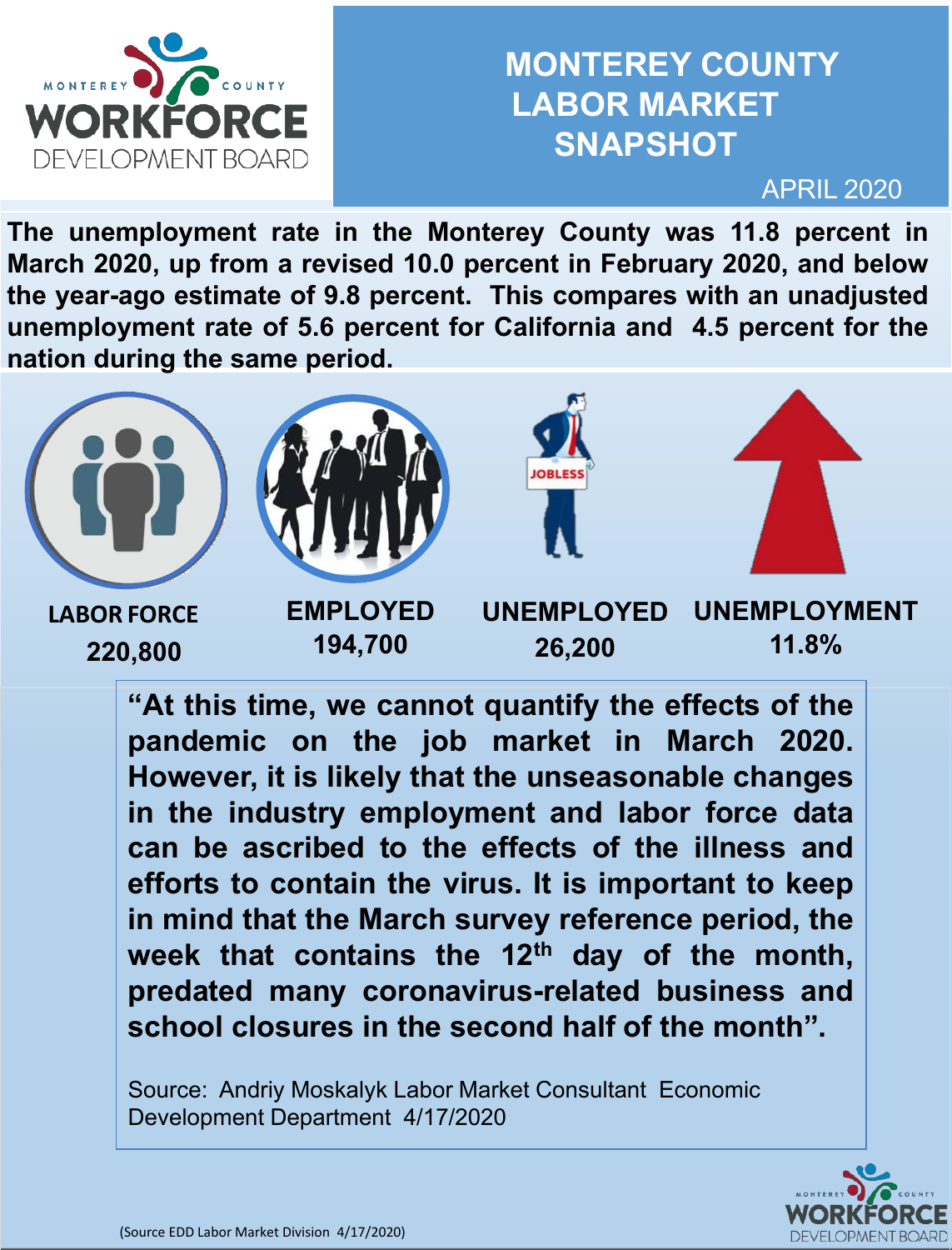## **Sector Growth Report March 2019 – March 2020**



**Non-Farm 3300**





**Largest Sector Gain Professional and Business Services**





#### **Major Sectors Change March 2019 – March 2020**

| Industry                                     | <b>Mar-2019</b> | <b>Mar-2020</b> | Change |
|----------------------------------------------|-----------------|-----------------|--------|
|                                              |                 | <b>Prelim</b>   |        |
| <b>Total, All Industries</b>                 | 180,400         | 185,900         | 5,500  |
| <b>Total Farm</b>                            | 37,400          | 40,700          | 3,300  |
| <b>Total Nonfarm</b>                         | 143,000         | 145,200         | 2,200  |
| Government                                   | 35,300          | 34,700          | (600)  |
| Manufacturing                                | 5,200           | 5,000           | (200)  |
| <b>Other Services</b>                        | 5,100           | 5,000           | (100)  |
| <b>Mining and Logging</b>                    | 300             | 300             |        |
| <b>Information</b>                           | 1,000           | 1,000           |        |
| <b>Financial Activities</b>                  | 4,300           | 4,400           | 100    |
| <b>Leisure &amp; Hospitality</b>             | 25,300          | 25,400          | 100    |
| <b>Construction</b>                          | 6,400           | 6,800           | 400    |
| <b>Educational &amp; Health Services</b>     | 20,300          | 20,800          | 500    |
| <b>Trade, Transportation &amp; Utilities</b> | 25,800          | 26,600          | 800    |
| <b>Professional &amp; Business Services</b>  | 14,000          | 15,200          | 1,200  |
|                                              |                 |                 |        |

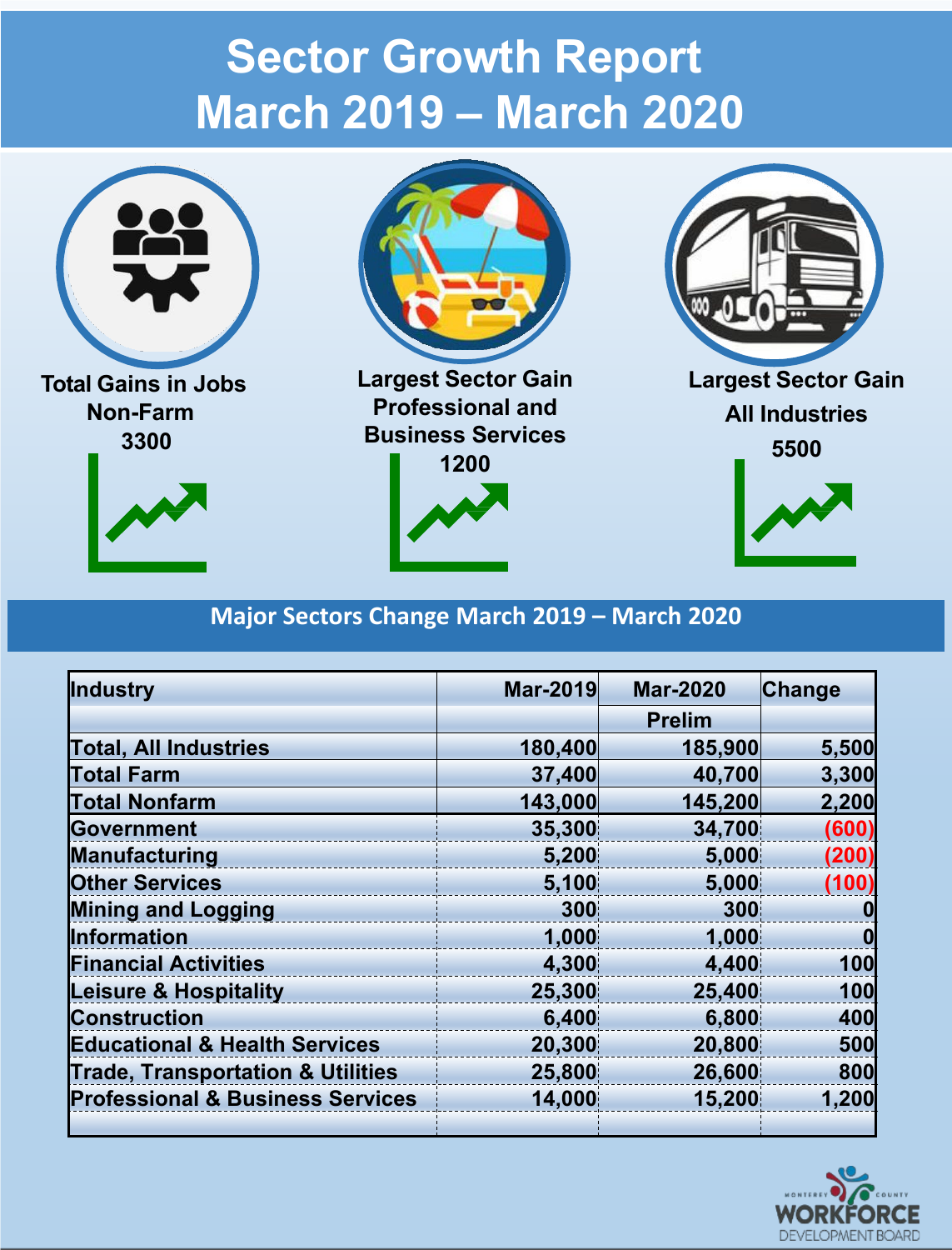## **COVID 19 IMPACT ON UNEMPLOYMENT BY MAY 2020**

**COVID-19 will lead to record high unemployment rates across Northern California by May, according to the Center for Business and Policy Research (CBPR) at the University of the Pacific. The center estimates the loss of 1.25 million jobs and a peak unemployment rate of 17.7% in Northern California and a statewide loss of more than 3.8 million jobs with an unemployment rate of 18.8%.**

**Salinas MSA projected Unemployment rate is 19.4%with the impact of a potential loss of 39,340 jobs.**

| <b>Geographical Area</b>                        | <b>Unemployment</b><br><b>Rate</b> |  | <b>Payroll Jobs</b> |                                  |                                  |                         |
|-------------------------------------------------|------------------------------------|--|---------------------|----------------------------------|----------------------------------|-------------------------|
|                                                 | <b>May 2020</b><br><b>Estimate</b> |  | 2019 2010           | 2019                             | <b>COVID-19</b><br><b>IMPACT</b> | $\frac{0}{0}$<br>Change |
| <b>California</b>                               | 18.8%                              |  |                     | 4.0% 12.2% 17,382,400 -3,859,030 |                                  | $-22.2%$                |
| <b>Northern California</b><br><b>Megaregion</b> | 17.7%                              |  |                     | 3.4% 11.6% 5,894,840             | $-1,247,070$                     | $-21.2%$                |
| <b>Monterey Bay Area</b>                        | 19.4%                              |  |                     | 5.6% 12.9% 281,940               | $-64,720$                        | $-23.0%$                |
| <b>Salinas MSA</b>                              | 19.4%                              |  |                     | 6.2% 12.7% 182,970               | $-39,240$                        | $-21.4%$                |
| <b>Santa Cruz-Watsonville</b><br><b>MSA</b>     | 19.3%                              |  |                     | 4.8% 13.3% 98,970                | $-25,480$                        | $-25.7%$                |



Source: Center for Business and Policy Research (CBPR) at the University of the Pacific – April 2020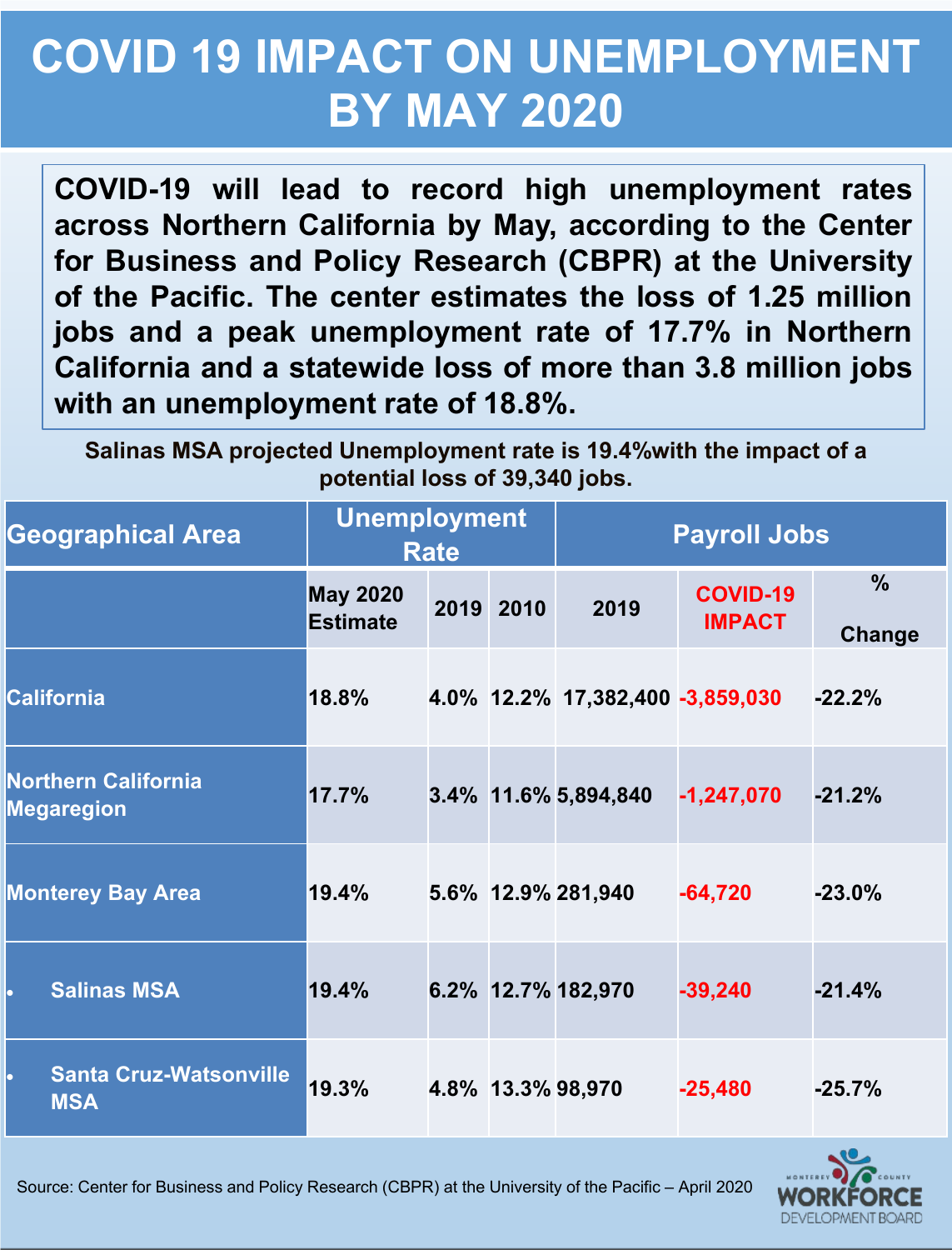## **Lay-Offs by Sector (3/23/2020 – 4/10/2020)**



| <b>Major Industry Sectors</b>                                | <b>Employment</b> | <b>Lay-Offs</b>               |
|--------------------------------------------------------------|-------------------|-------------------------------|
| <b>AG/Farm</b>                                               | 40,700            | 192                           |
| <b>Construction</b>                                          | 6800              | 44                            |
| <b>Manufacturing</b>                                         | 5,000             | 138                           |
| <b>Retail</b>                                                | 16,500            | 1002                          |
| Transportation,<br><b>Warehousing Utilities</b>              | 4,300             | 30                            |
| <b>Information - Media - Newspapers -</b><br><b>Theatres</b> | 1,000             | 157                           |
| <b>Financial Activities</b>                                  | 4,400             | 1                             |
| <b>Professional &amp; Business Services</b>                  | 15,200            | 122                           |
| <b>Health Care and Social Assistance</b>                     | 18,100            | 301                           |
| <b>Accommodations and Leisure</b>                            | 7,900             | 4461                          |
| <b>Food Services &amp; Dining Places</b>                     | 14,700            | 1033                          |
| <b>Other Services -</b>                                      | 5,000             | 607                           |
| <b>Government</b>                                            | 34,700            | $\boldsymbol{0}$<br>$\bullet$ |

Source: WARN and Non-WARN Notices 3/23-4/1, 2020 CA Employment Development Department

WOR

DEVELOPMENT BOARD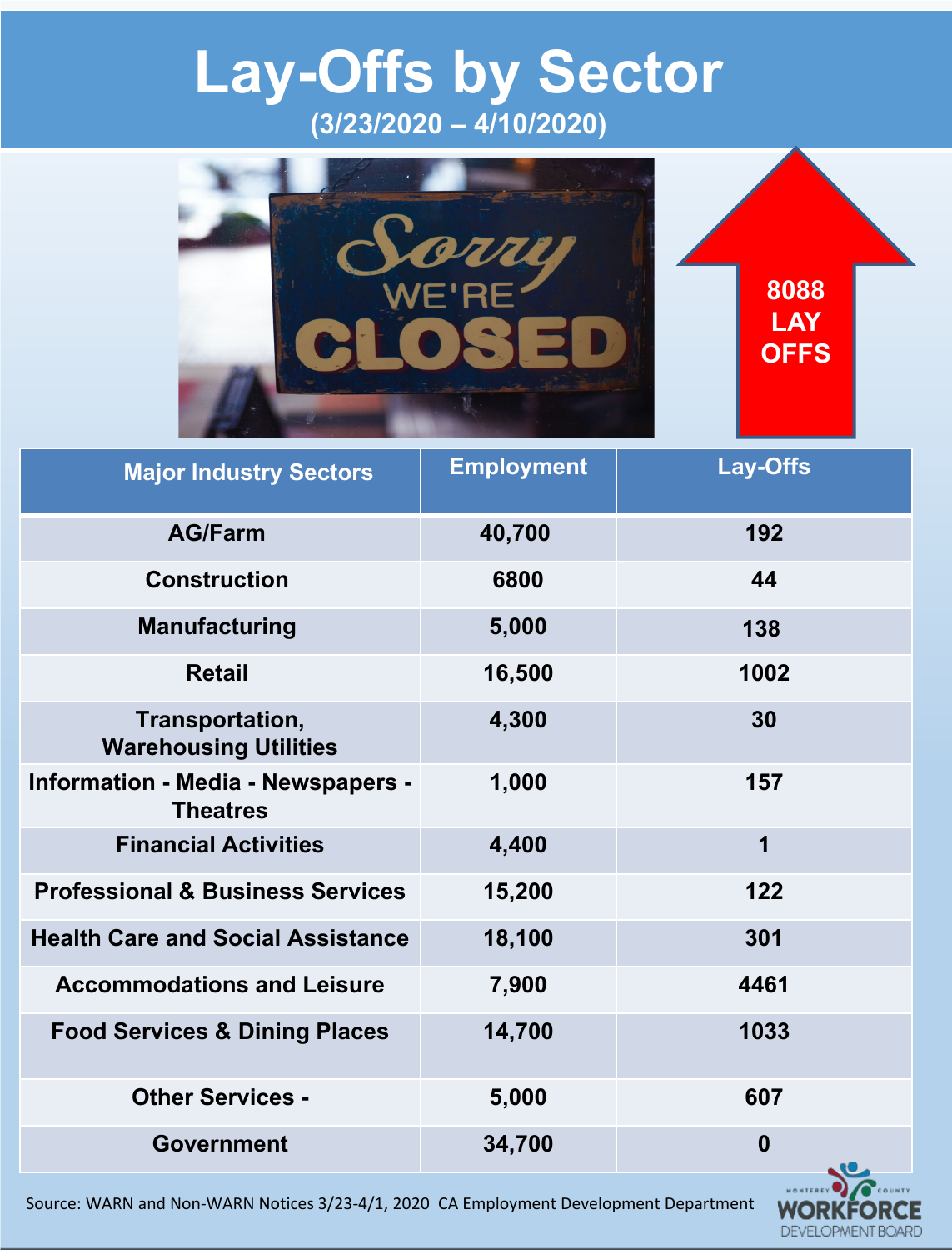### **In Harms Way California's Workers at High Risk of Unemployment in the COVID 19 – Pandemic**

**Daniel Flaming and Patrick Burns April 2020 – Economic Roundtable** [For the full article go to: https://economicrt.org/publication/in-harms-way/](https://economicrt.org/publication/in-harms-way/)

**In summary, 43 percent of California workers have a high risk of unemployment. The burden of unemployment is unequally distributed. It rests most heavily on young adults, Latinos, and restaurant, hotel, personal care, and janitorial workers. Young adults entering the job market face very difficult challenges, and every industry has at least some workers at high risk.**

### **Percent of workers at high risk of unemployment by industry sector**

| <b>Public Administration</b><br>10%<br><b>Agriculture, Forestry, Fishing, Hunting</b><br>11%<br><b>Professional, Scientific, Technical</b><br>11%<br><b>Health Care</b><br>17%<br><b>Educational Services</b><br>21%<br><b>Finance and Insurance</b><br>23%<br><b>Social Assistance</b><br>30%<br><b>Information</b><br>33%<br>Industry Sector<br><b>Wholesale Trade</b><br>38%<br><b>Utilities</b><br>43%<br><b>Durable Manufacturing</b><br>46%<br><b>Nondurable Manufacturing</b><br>50%<br><b>Transportation and Warehousing</b><br>55%<br><b>Temp Agencies, Guards, Janitorial</b><br>56%<br><b>Mining Quarry Oil and Gas</b><br>56%<br><b>Arts, Entertainment, and Recreation</b><br>61%<br><b>Retail Trade</b><br>68%<br><b>Construction</b><br><b>Other Services</b><br><b>Traveler Accommodation</b><br><b>Food Services and Drinking Places</b><br>0% 10% 20% 30% 40% 50% 60% 70% 80% 90%100% | 69%<br><b>73%</b><br>80%<br>93% |
|---------------------------------------------------------------------------------------------------------------------------------------------------------------------------------------------------------------------------------------------------------------------------------------------------------------------------------------------------------------------------------------------------------------------------------------------------------------------------------------------------------------------------------------------------------------------------------------------------------------------------------------------------------------------------------------------------------------------------------------------------------------------------------------------------------------------------------------------------------------------------------------------------------|---------------------------------|
|---------------------------------------------------------------------------------------------------------------------------------------------------------------------------------------------------------------------------------------------------------------------------------------------------------------------------------------------------------------------------------------------------------------------------------------------------------------------------------------------------------------------------------------------------------------------------------------------------------------------------------------------------------------------------------------------------------------------------------------------------------------------------------------------------------------------------------------------------------------------------------------------------------|---------------------------------|

**Percent of Workers**

Source: Federal Reserve Bank of St. Louis - California ACS PUMS 2014-2018, Economic Roundtable